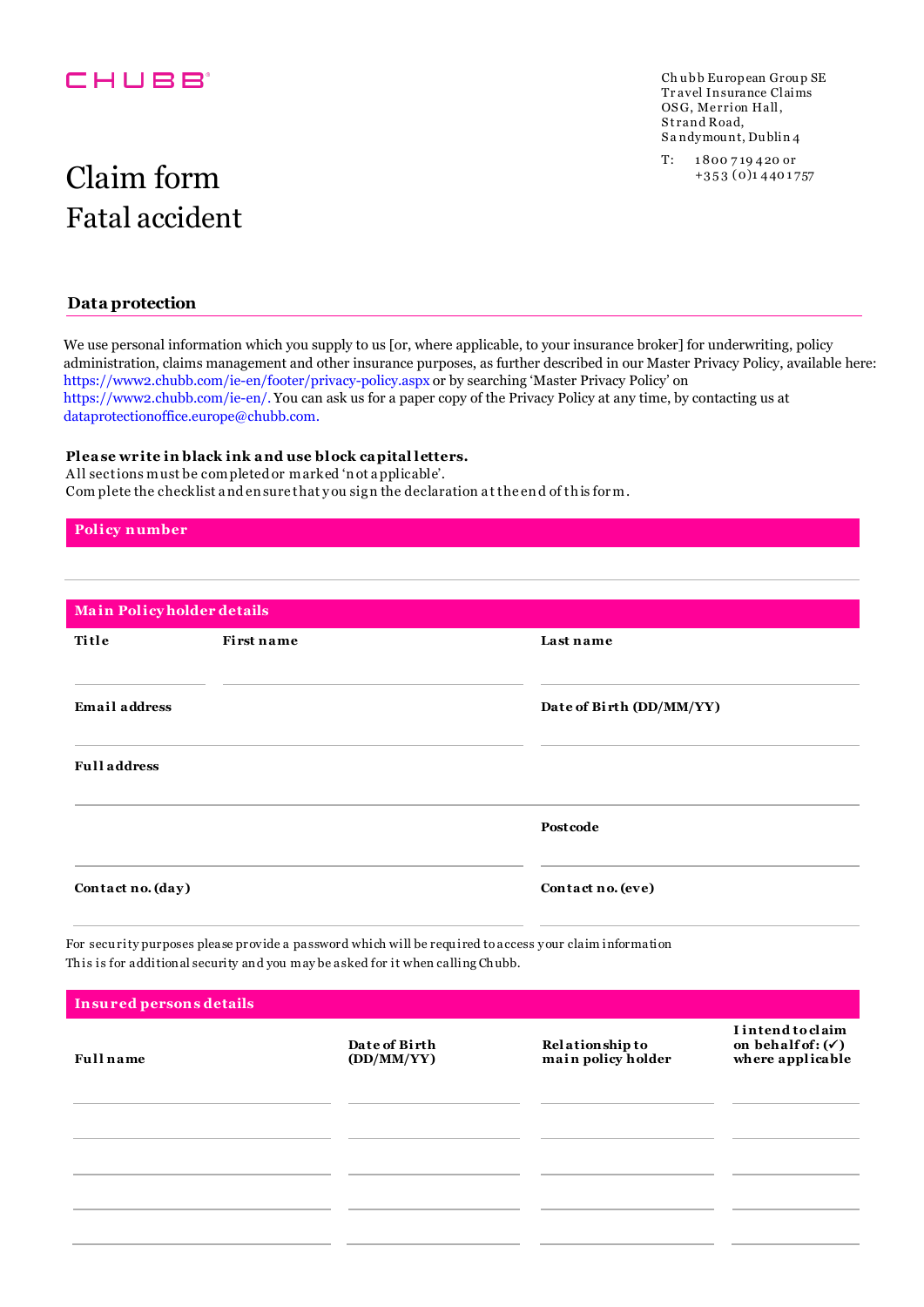## **Em ployment details**

| What is your occupation?                                                                                                  |                                                                                                                      |
|---------------------------------------------------------------------------------------------------------------------------|----------------------------------------------------------------------------------------------------------------------|
| Please describe your duties:<br>the control of the control of the control of the control of the control of the control of |                                                                                                                      |
| Name&Address of employer:<br>the control of the control of the control of the control of the control of the control of    |                                                                                                                      |
| Email address of employer:<br>the control of the control of the control of the control of the control of                  |                                                                                                                      |
| Claimant details                                                                                                          |                                                                                                                      |
| Claimant Name (Mr, Mrs, Miss, Ms):                                                                                        | Date of birth:                                                                                                       |
| Address (if different from above):                                                                                        |                                                                                                                      |
| What is your relationship to Insured Person:                                                                              |                                                                                                                      |
| Telephonenumber (Business):                                                                                               | Telephonenumber (Home):                                                                                              |
| Email address of employer:                                                                                                |                                                                                                                      |
| Accident details                                                                                                          |                                                                                                                      |
| Please give exact date and time when injured:<br>Date:                                                                    | Time:<br>am/pm                                                                                                       |
| Please give the date of death:                                                                                            |                                                                                                                      |
| A certified Copy of the full Death certificate will be required when issued                                               |                                                                                                                      |
| Please statefull particulars of how the accident occurred:                                                                | <u> 1980 - Jan Samuel Barbara, martin di sebagai personal di sebagai personal di sebagai personal di sebagai per</u> |
|                                                                                                                           |                                                                                                                      |
| Were there any witnesses?                                                                                                 | No:<br>Yes:                                                                                                          |
| If Yes, plese provide names and addresses:                                                                                |                                                                                                                      |
|                                                                                                                           |                                                                                                                      |
| Please give full name and address of the Insured Person's General Practitioner:                                           |                                                                                                                      |
| Please give full name and address of Coroner who will be conducting the Inquest                                           |                                                                                                                      |
| Please give date Inquest held or planned:                                                                                 |                                                                                                                      |